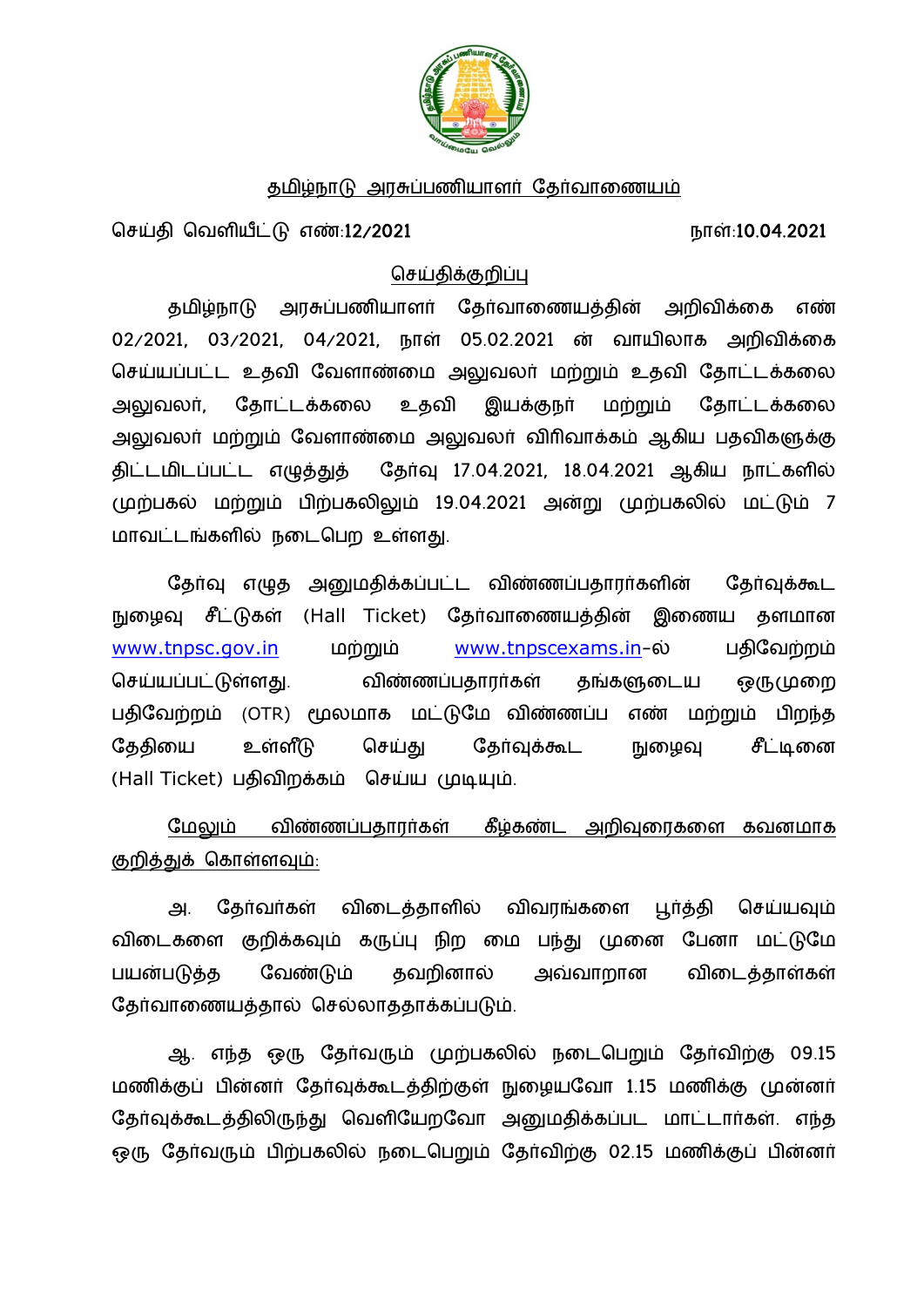தேர்வுக்கூடத்திற்குள் நுழையவோ 5.15 மணிக்கு முன்னர் தேர்வுக்கூடத்திலிருந்து வெளியேறவோ அனுமதிக்கப்பட மாட்டார்கள்.

இ. விண்ணப்பதாரர்கள் தமக்கு ஒதுக்கப்பட்ட தேர்வுக்கூடம் அமைந்துள்ள இடத்தினை எளிதில் தெரிந்து கொள்ளும் பொருட்டு தேர்வுக்கூட நுழைவுச்சீட்டில், விரைவுத்தகவல் குறியீடு (QR CODE) அச்சிடப்பட்டுள்ளது. இதனை விரைவுத்தகவல் குறியீட்டு செயலி மூலம் ஸ்கேன் செய்து தேர்வுக்கூடம் அமைந்துள்ள இடத்தினை Google Maps மூலமாக தெரிந்து கொண்டு பயன் பெறலாம்.

ஈ. கேர்வ அறைக்கள் அலைபேசியை கொண்டுசெல்ல அனுமதியில்லை. எனவே விண்ணப்பதாரர்களுக்கான அறிவுரைகளில் பத்தி எண் $17(A)(i \text{ v})$ ல் உள்ள குறிப்பின் படி தங்களது அலைபேசி உட்பட பிற உடமைகளை தேர்வு மையத்திலுள்ள பாதுகாப்பு அறையில் ஒப்படைக்குமாறு கேட்டுக்கொள்ளப்படுகிறார்கள். இருப்பினும் சொந்த உடமைகளை பாதுகாப்பு அறையில் வைப்பது தேர்வரின் சொந்த பொறுப்பிற்குட்பட்டதாகும்.

> இரா. சுதன், இ.ஆ.ப., தேர்வுக்கட்டுப்பாட்டு அலுவலர்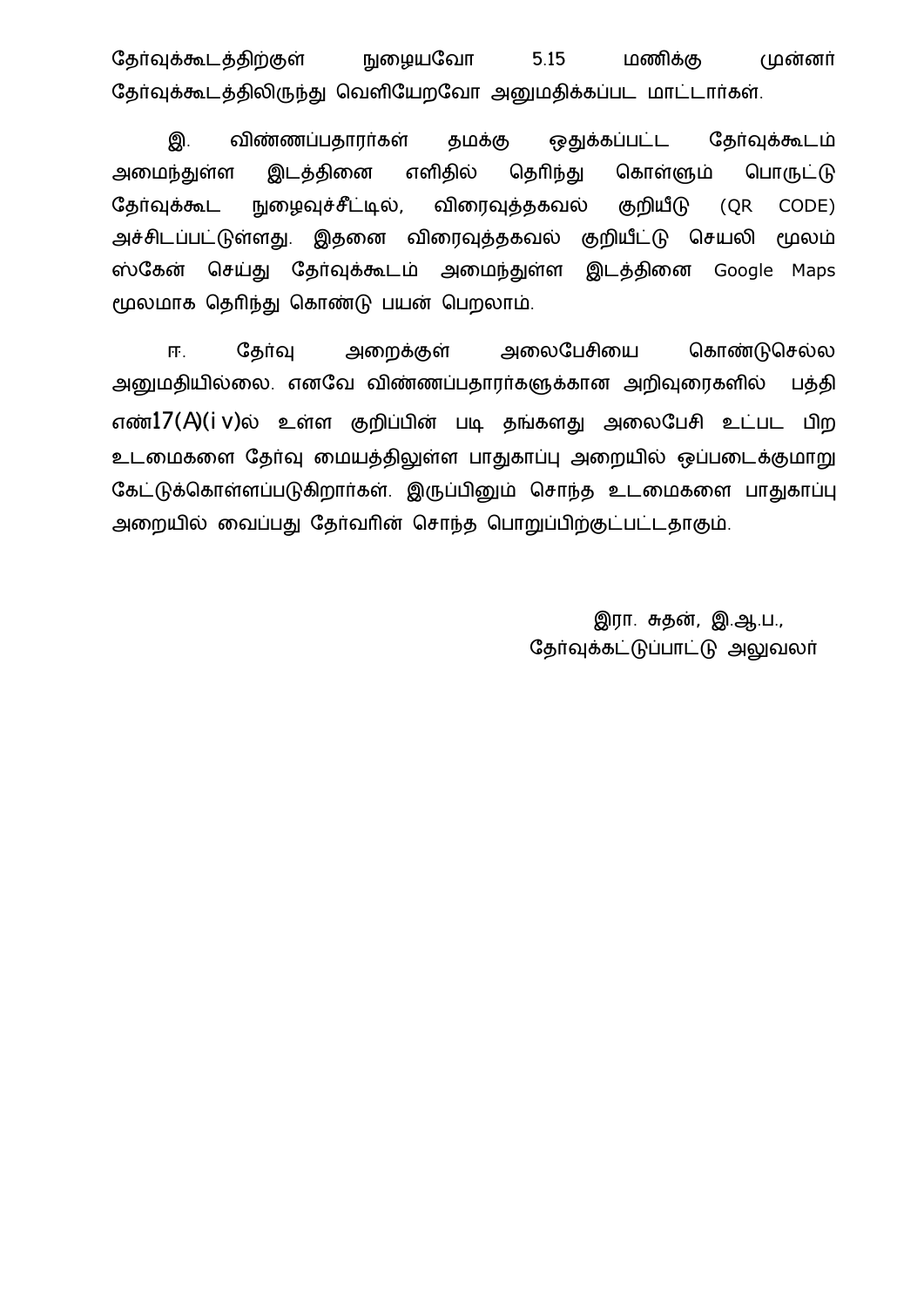

## TAMIL NADU PUBLIC SERVICE COMMISSION

Press Release No: 12/2021 Dated: 10.04.2021

# ASSISTANT AGRICULTURAL OFFICER AND ASSISTANT HORTICULTURAL OFFICER, ASSISTANT DIRECTOR OF HORTICULTURE AND HORTICULTURAL OFFICER AND AGRICULTURAL OFFICER (EXTENSION) WRITTEN EXAMINATIONS TO BE HELD ON 17.04.2021, 18.04.2021 FN & AN AND 19.04.2021 FN

 In continuation of Commission's Notification No.02/2021, 03/2021 and 04/2021 dated:05.02.2021, for direct recruitment to the posts of Assistant Agricultural Officer and Assistant Horticultural Officer, Assistant Director of Horticulture and Horticultural Officer and Agricultural Officer (Extension) Written Examinations are scheduled to be held on 17.04.2021, 18.04.2021 FN & AN and 19.04.2021 FN in 07 Districts.

 The memorandum of admission (Hall Ticket) for the admitted candidates has been hosted in the Commission's website www.tnpsc.gov.in and www.tnpscexams.in. The memorandum of admission (Hall Ticket) can be downloaded through one time Registration (OTR) of the candidate by entering the Application Number and Date of Birth.

### Further candidates shall note the following instructions carefully:

- a. The candidate should use only Black colour Ink Ball point pen for filling the particulars and shading the answer fields in the answer sheet, failing which answer sheet will be invalidated.
- b. No Candidate will be allowed to enter the examination hall after 9.15 A.M. and leave the examination hall before 1.15 P.M. for the examination conducted in forenoon session and No Candidate will be allowed to enter the examination hall after 2.15 P.M. and leave the examination hall before 5.15 P.M. for the examination conducted in afternoon session.